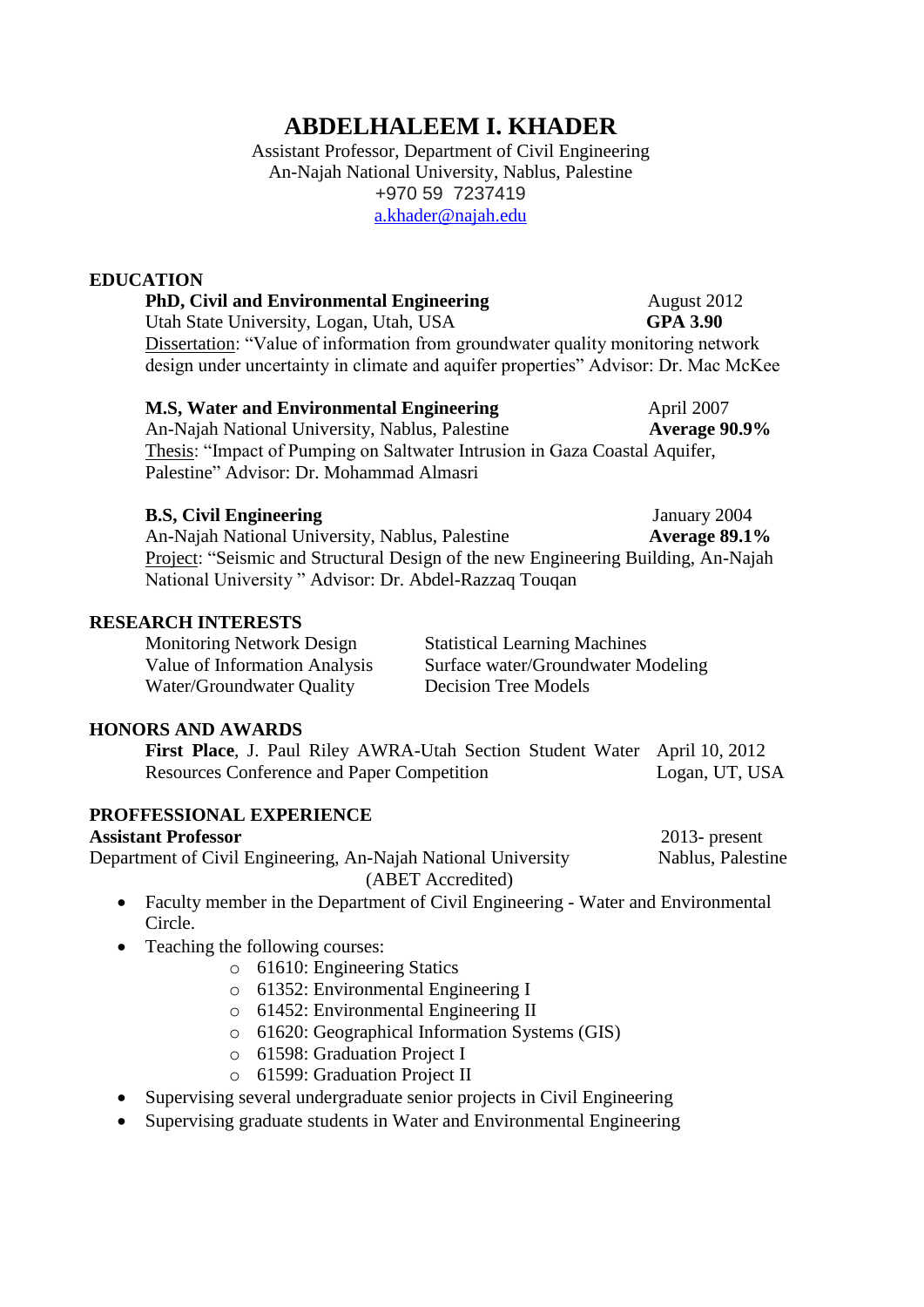| <b>Postdoctoral Fellow</b>                                                                                                               | 2012-2013                      |  |  |
|------------------------------------------------------------------------------------------------------------------------------------------|--------------------------------|--|--|
| Department of Civil Engineering, McMaster University                                                                                     | Hamilton, ON, Canada           |  |  |
| Main Project: "Decision Support Tool for Integrated Water Monitoring Network<br>Design and Evaluation"                                   |                                |  |  |
| Estimation of groundwater recharge in southern Ontario, Canada using distributed<br>$\bullet$                                            |                                |  |  |
| models and streamflow records approach                                                                                                   |                                |  |  |
| Distributed precipitation-runoff modeling for southern Ontario, Canada using PRMS<br>$\bullet$                                           |                                |  |  |
| Groundwater monitoring network design using Bayesian multi-objective evolutionary<br>$\bullet$<br>algorithm $(\epsilon$ -hBOA)           |                                |  |  |
| Integrated precipitation/surface water/groundwater/water quality monitoring networks<br>design and evaluation                            |                                |  |  |
| <b>Graduate Student / Research Assistant</b>                                                                                             | 2007-2012                      |  |  |
| Utah Water Research Laboratory, Utah State University                                                                                    | Logan, UT, USA                 |  |  |
| Groundwater flow modeling for the Eocene Aquifer, Palestine using MODFLOW<br>$\bullet$                                                   |                                |  |  |
| Nitrate fate and transport modeling for the Eocene Aquifer using MT3DMS<br>$\bullet$                                                     |                                |  |  |
| Uncertainty analysis using Monte Carlo Simulations<br>$\bullet$                                                                          |                                |  |  |
| Monitoring network design using statistical learning machines<br>$\bullet$                                                               |                                |  |  |
| Studying the health risk consequences of nitrate pollution<br>$\bullet$                                                                  |                                |  |  |
| Value of information analysis for optimal monitoring network design<br>$\bullet$                                                         |                                |  |  |
| Pre-mining Groundwater analysis for potash mining in Lisbon Valley in southeastern<br>$\bullet$                                          |                                |  |  |
| Utah (undergoing project)                                                                                                                |                                |  |  |
| <b>Instructor, Iraqi Agriculture Extension Revitalization Program</b><br><b>Utah State University</b>                                    | October 2009<br>Logan, UT, USA |  |  |
| Conducted lectures in water quality and hydrology                                                                                        |                                |  |  |
| Prepared tests, grading, and evaluations<br>$\bullet$                                                                                    |                                |  |  |
| Translated for Arabic speakers and I led discussions in field trips to southern Utah                                                     |                                |  |  |
| Master Student, Water and Environmental Studies Institute                                                                                | 2004-2007                      |  |  |
| An-Najah National University                                                                                                             | Nablus, Palestine              |  |  |
| Worked on saltwater intrusion modeling using MODFLOW, SEAWAT, and GWM                                                                    |                                |  |  |
| <b>Teaching Assistant, Civil Engineering Department</b>                                                                                  | 2004                           |  |  |
| An-Najah National University                                                                                                             | Nablus, Palestine              |  |  |
| Instruction, grading, and preparing tests for Construction Materials Lab and Structural<br>Analysis II                                   |                                |  |  |
| Site Engineer, Engineering Works Department                                                                                              | 2004-2007                      |  |  |
| An-Najah National University                                                                                                             | Nablus, Palestine              |  |  |
| Worked in supervising the new science building. Total cost of the project: \$8,000,000.<br>$\bullet$<br>Total area: $18,000 \text{ m}^2$ |                                |  |  |
| Prepared bills of quantities and as-built maps                                                                                           |                                |  |  |
| Modified structural designs when needed                                                                                                  |                                |  |  |
| Supervised daily activities of 120 construction workers                                                                                  |                                |  |  |
| Reviewed monthly bills by the contractor<br>$\bullet$                                                                                    |                                |  |  |
| Reviewed and signed monthly payments for the contractor                                                                                  |                                |  |  |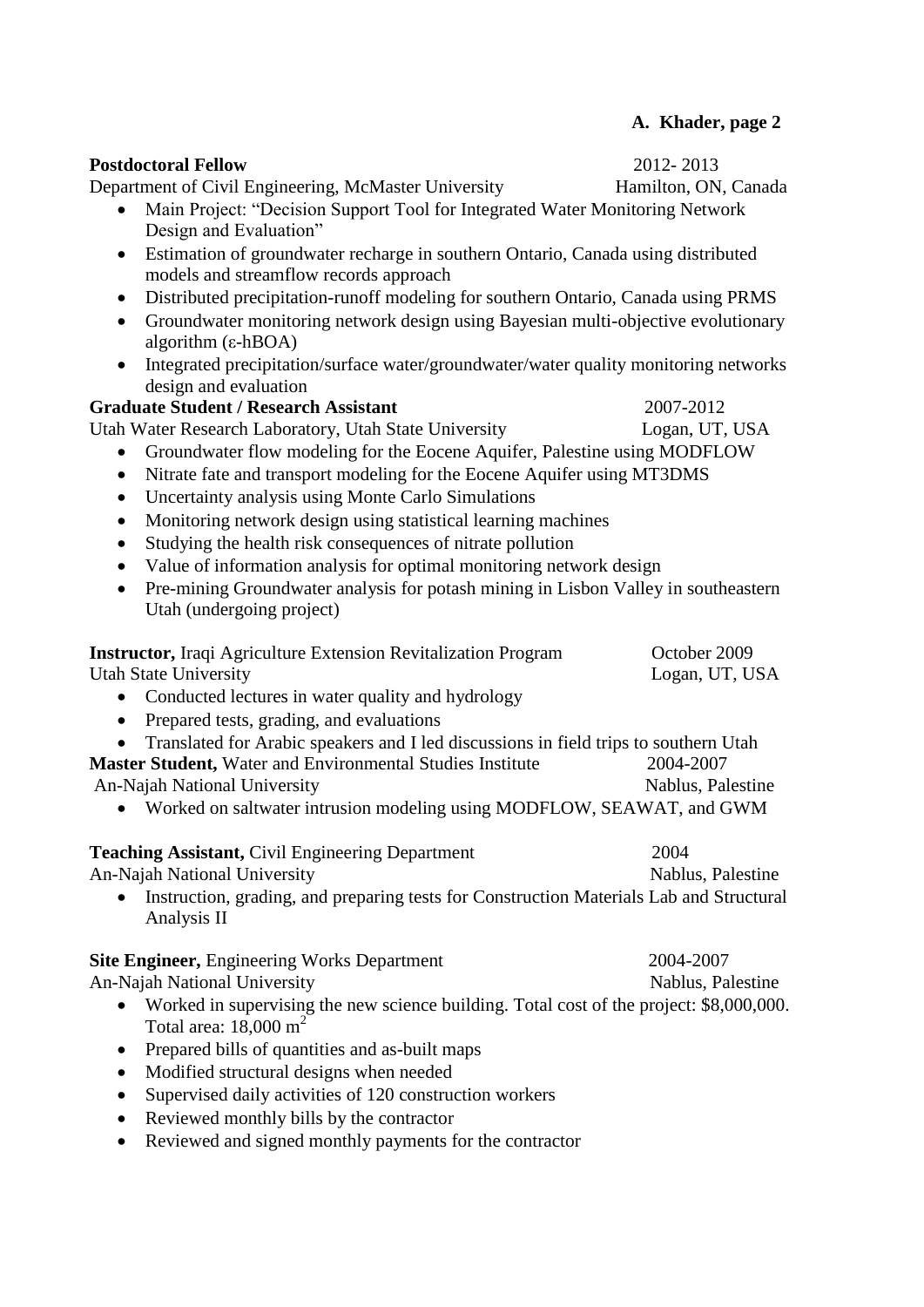## **PUPLICATIONS (PEER-REVIEWED)**

- Abdelhaleem Khader, David E. Rosenberg, Mac McKee (2012). ["A decision tree](http://www.hydrol-earth-syst-sci-discuss.net/9/13805/2012/)  [model to estimate the value of information provided by a groundwater quality](http://www.hydrol-earth-syst-sci-discuss.net/9/13805/2012/)  [monitoring network.](http://www.hydrol-earth-syst-sci-discuss.net/9/13805/2012/)" *Hydrology and Earth System Sciences Discussion*, 9(12), 13805-13837.
- Abdelhaleem Khader and Mac McKee (2014). ["Use of a relevance vector machine for](http://www.sciencedirect.com/science/article/pii/S1364815214000668)  [groundwater quality monitoring network design under uncertainty"](http://www.sciencedirect.com/science/article/pii/S1364815214000668) *Environmental Modeling and Software*, Available online 25 March 2014, ISSN 1364-8152, http://dx.doi.org/10.1016/j.envsoft.2014.02.015

## **CONFERENCE PRESENTATIONS**

- A.Khader, M. McKee, and David Rosenberg (2012). "Integrated groundwater quality monitoring network design, Case study: Eocene Aquifer, Palestine". Computational Methods in Water Resources, XIX International conference. Urbana-Champaign, IL 2012.
- A.Khader, M. McKee (2010). "Value of information analysis for groundwater quality monitoring network design". American Geophysical Union (AGU) Fall meeting. San Francisco, CA 2010.
- A.Khader, M. McKee (2010). "Groundwater Monitoring Network Design under Uncertainty in Climate and Aquifer Properties". Utah State University Spring runoff conference. Logan, UT 2010.
- A.Khader, M. McKee (2010). "Analyzing the Impacts of Climate Change on Groundwater Monitoring Network Design Using GIS". American water resources association (AWRA) spring specialty conference. Orlando, FL 2010.
- A.Khader, M. Amasri (2008). "Impact of Pumping on Saltwater Intrusion in the Gaza Coastal Aquifer, Palestine". Universities council on water resources (UCOWR) conference. Durham, NC 2008.

#### **TRAINING COURSES**

| <b>Getting Started as a Successful Proposal Writer</b>                                                                                  | April 2012     |
|-----------------------------------------------------------------------------------------------------------------------------------------|----------------|
| and Academician                                                                                                                         | Logan, UT, USA |
| An intensive one-day workshop for beginning concepts in grant writing<br>Office of Research and Graduate Studies, Utah State University |                |
| <b>Integrated Water Resources Management (IWRM)</b>                                                                                     | September 2005 |

| Water Studies Institute, Birzeit University, Palestine. | Birzeit, Palestine |  |
|---------------------------------------------------------|--------------------|--|
| <b>Seismic Design of Buildings</b>                      | December 2003      |  |
| Engineers Association – Jerusalem Center                | Nablus, Palestine  |  |

## **PROFESSIONAL AFFILIATIONS**

American Geophysical Union American Society of Civil Engineers Jordanian Engineers Association – Jerusalem Center